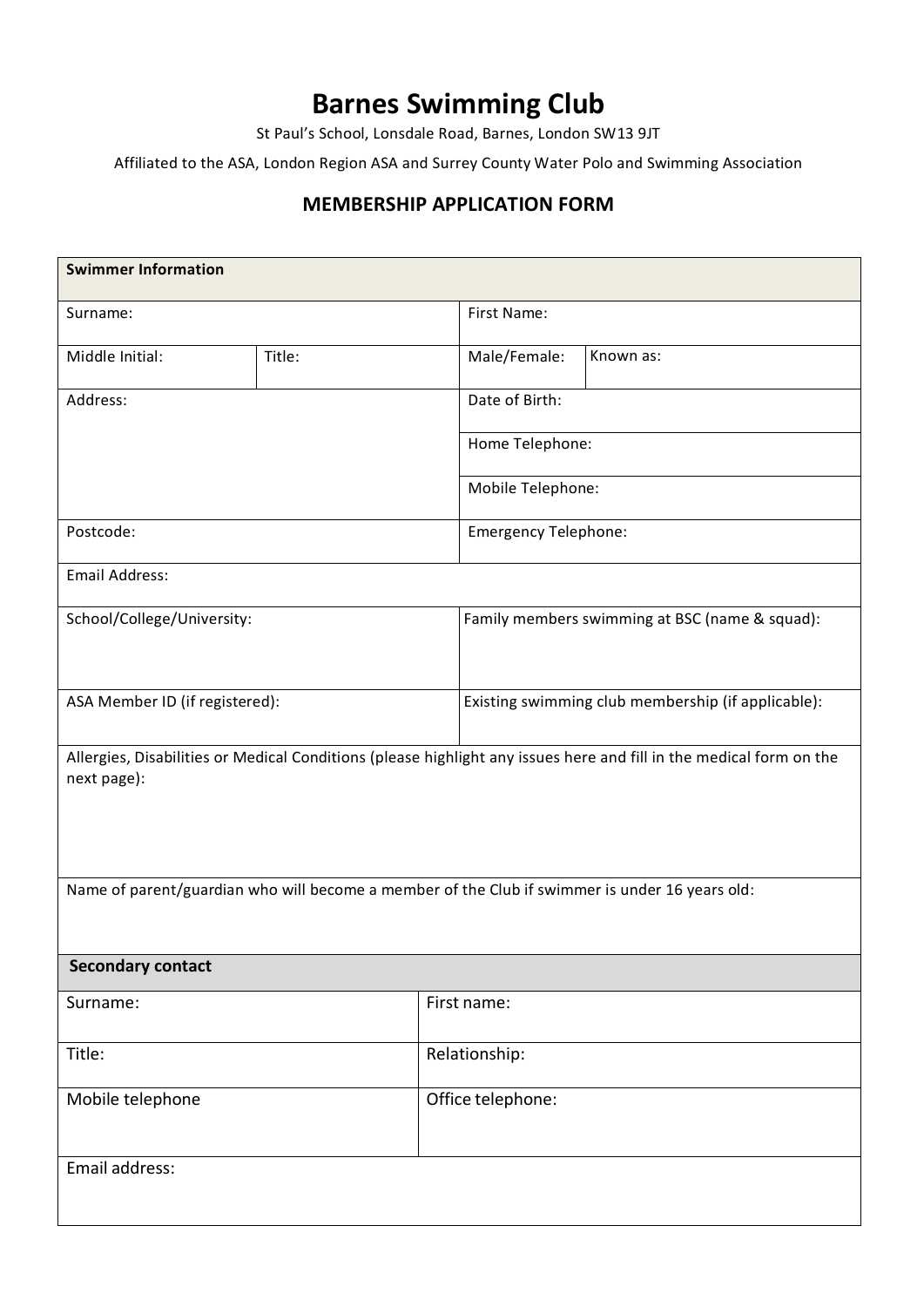#### **MEDICAL INFORMATION**

#### **For Parents/Carers of Competitive Swimmers under 18 years**

It may be essential at some time for the Club Coach or Team Manager accompanying your swimmer to have the necessary authority to obtain any urgent treatment which may be required whilst at a competition, swim camp or during training with BSC.

Please complete the following medical details and sign below to give your consent:

| <b>Medical Information</b>                                    |                      |  |  |  |
|---------------------------------------------------------------|----------------------|--|--|--|
| Doctor's Name:                                                | Telephone Number     |  |  |  |
| Address:                                                      |                      |  |  |  |
|                                                               |                      |  |  |  |
|                                                               |                      |  |  |  |
| Postcode:                                                     | Emergency Telephone: |  |  |  |
| Details of any Medical conditions (allergies/conditions etc): |                      |  |  |  |
|                                                               |                      |  |  |  |
|                                                               |                      |  |  |  |
|                                                               |                      |  |  |  |
|                                                               |                      |  |  |  |
|                                                               |                      |  |  |  |
|                                                               |                      |  |  |  |
|                                                               |                      |  |  |  |
|                                                               |                      |  |  |  |

I, being the parent/carer of the above named child hereby give permission for the Coach or Team Manager to give the immediately necessary authority on my behalf for any medical or surgical treatment recommended by competent medical authorities, where it would be contrary to my son/daughter's interest, in the doctors medical opinion, for any delay to be incurred by seeking my personal consent.

**Signature of parent/carer:'**

**Date:**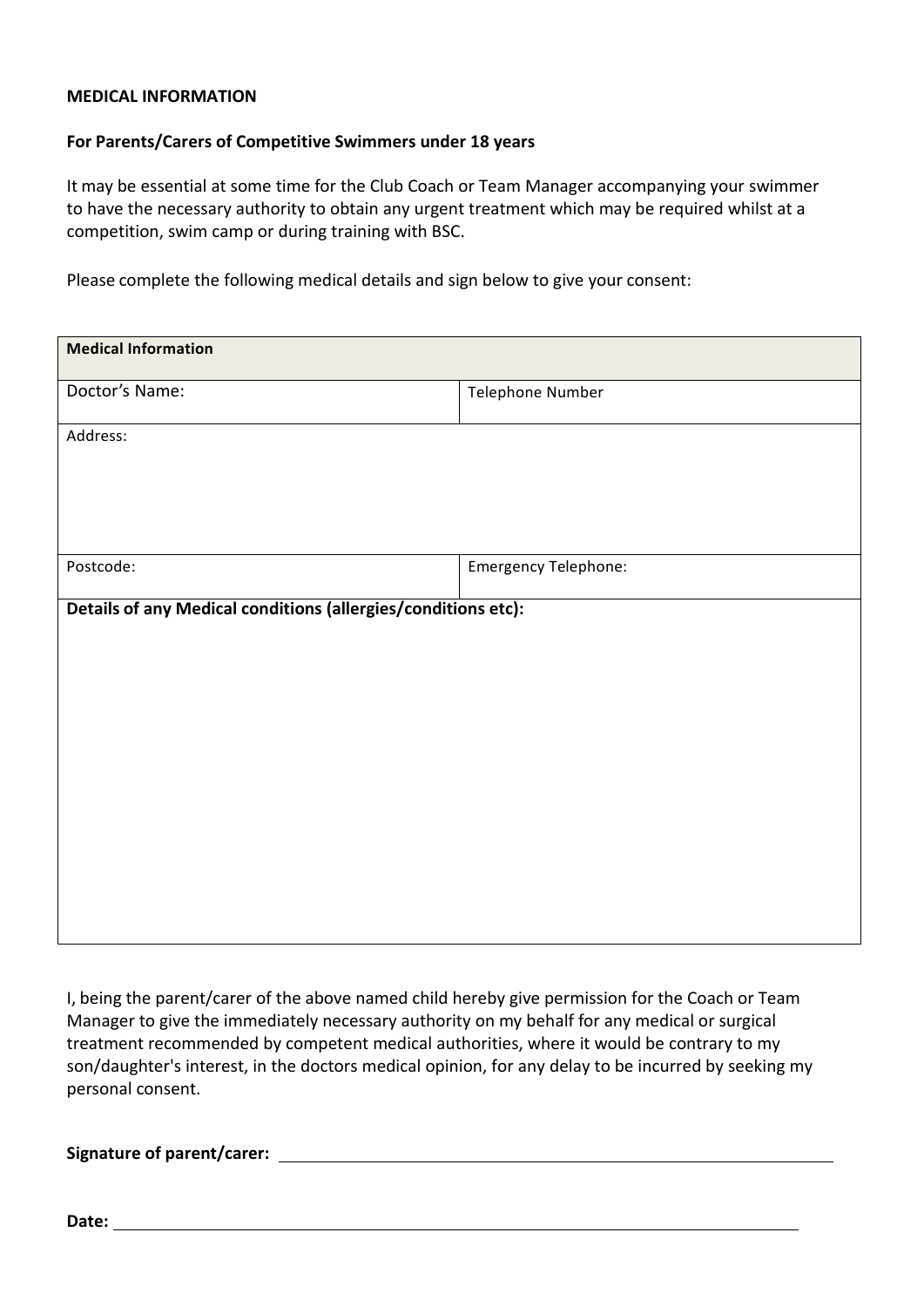#### **PHOTOGRAPHY & VIDEO CONSENT**

The club may wish to take photographs (individual or in groups) of swimmers under the age of 18 years old for use on the club website, newsletters or other club publicity. Coaches may use film/recording devices to enhance their coaching programmes, record stroke or skills improvements and to provide feedback to athletes and/or parents.

As the parents or carer of the swimmer named above, please complete this section in respect of your child. You can withdraw your consent at any time by writing to the club Welfare Officer.

| <b>PHOTOGRAPHY CONSENT GIVEN</b>   | Signature of parent/carer: |
|------------------------------------|----------------------------|
| <b>PHOTOGRPAHY CONSENT REFUSED</b> | Signature of parent/carer: |

## **DATA PROTECTION NOTICE**

BSC will hold the details provided on this membership form with other information it holds or obtains from or about you and will use this for the following purposes:

For maintaining records

To respond to any enquiries you make

To administer any events in which you participate or may wish to participate

To deal with any events involving you

To create anonymised aggregated information about members and swimmers to enable us to secure funding

Medical information in case of emergency. This information is securely stored in the clubs database and is used only as required to assist in an emergency.

I understand that, in compliance with the Data Protection Act 1998, all efforts will be made to ensure# that this information is accurate, kept up to date and secure and that it is used only in connection with the purpose and activities of the club. Information will not be kept once a person is no longer a member of the club. The information will be disclosed only to those members of the club for whom it is appropriate and relevant officers of the Amateur Swimming Association or British Swimming.

## **DATA PROTECTION NOTICE CONSENT**

I understand that by signing this form I am confirming that I have received, read and understood the Data Protection Notice in relation to the collection and use of my information.

**Signature of parent/carer:'**

**Date:**